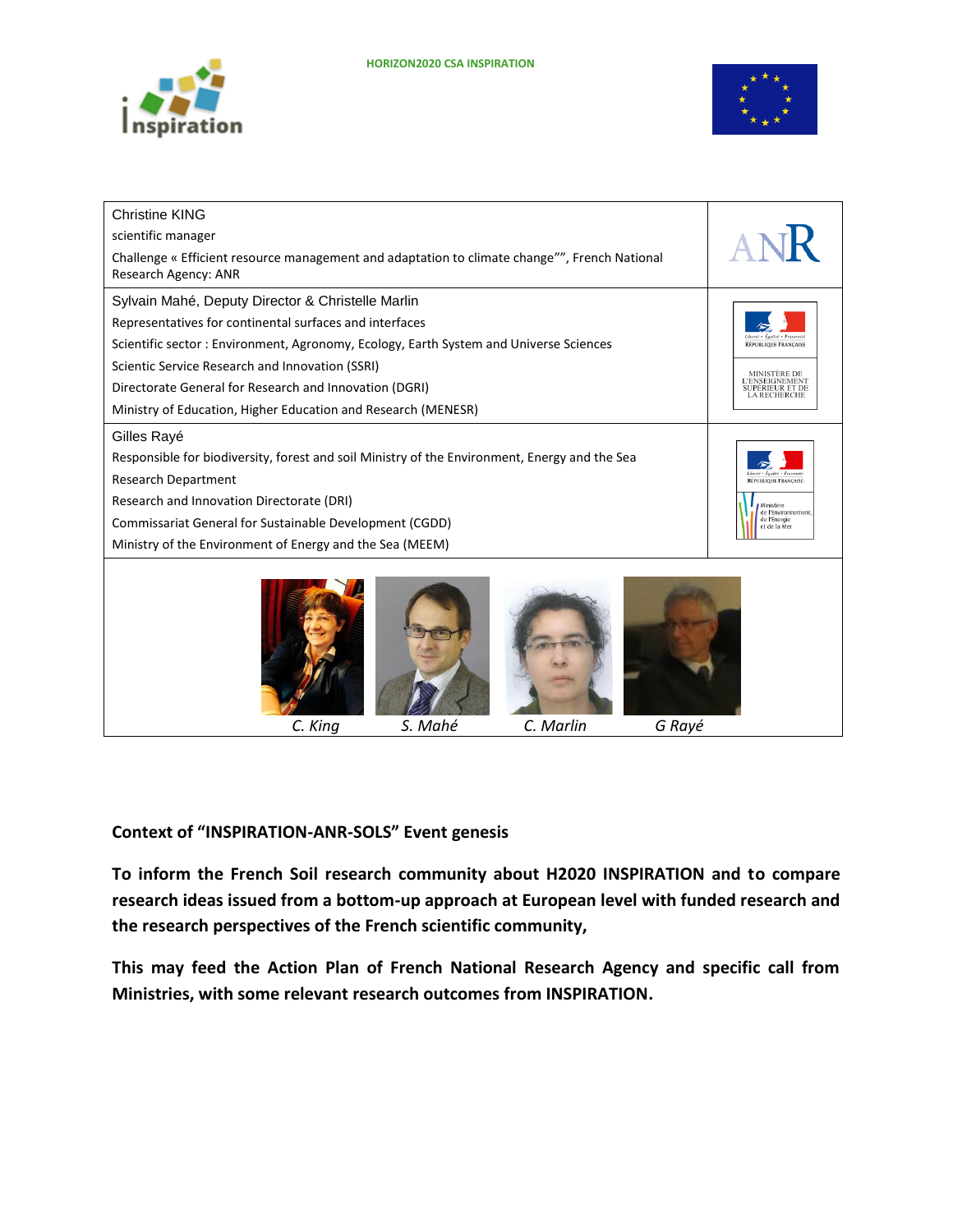



# **Mrs. King, what was your motivation to co-organised the "ANR-INSPIRATION-SOL" event in January, 16&17, 2017?**

Since 2006, more than 170 projects have been supported by the French National Research Agency (ANR) on soil, water and sediment management and sustainable use on the territory. This has been possible through very diverse thematic and non-thematic research calls. Since 2014, these research themes are included mainly in the societal challenges 1 (sober resource management and adaptation to climate change) and 5 (food security and demographic challenge) of the Agency's action plan. All in All, between 2005 and 2014, more than € 90 million of financial support from ANR has been allocated for the funding of research projects dedicated to these themes. In mobilizing the in kind research fund from the research projects, the French financial effort allocated to theses research questions is three or four times higher in total estimated cost.

The objective of these two days was to better place the French research position on these themes with this twofold vision, the analysis of the research projects already financed by the ANR and the needs of R&D at the European level, as emerging from INSPIRATION's project through bottom-up consultations. These needs will be translated into a Strategic Research Agenda (SRA). It was also an excellent opportunity to bring it to the attention of the French scientific community and to help them to position themselves in the European landscape.

## **Mr. Rayé, what was MEEM's motivation to be involved in the "ANR-INSPIRATION-SOL" event?**

The Ministry of the Environment of Energy and the Sea (MEEM) has financed the GESSOL research program for nearly 20 years, which has led to important advances in understanding soils' functioning, in identifying the threats to this non-renewable resource and allowed its integration into public policies. Beyond this research program, MEEM's Research and Innovation Directorate is particularly involved in the "soil" theme. It was important to have an overview of the state of soil research in France and to situate needs in the European context.

## **Mr. Mahé and Mrs. MArlin, what was MENESR's motivation to be involved in the "ANR-INSPIRATION-SOL" event?**

Soil is a fragile, precious natural resource that provides ecosystem services critical for life and for agroecosystems which deliver feed, fiber, food and fuel for humanity. More broadly, soil occupies a central role in the "Critical Zone" (defined as the Earth's near-surface layer from the top of the trees to the bottom of the groundwater). Research conducted on the critical zone, including the soil, is therefore of utmost importance, especially within the context of global climate change, increasing urbanization and demography, degradation, or even depletion of most natural resources and erosion of biodiversity.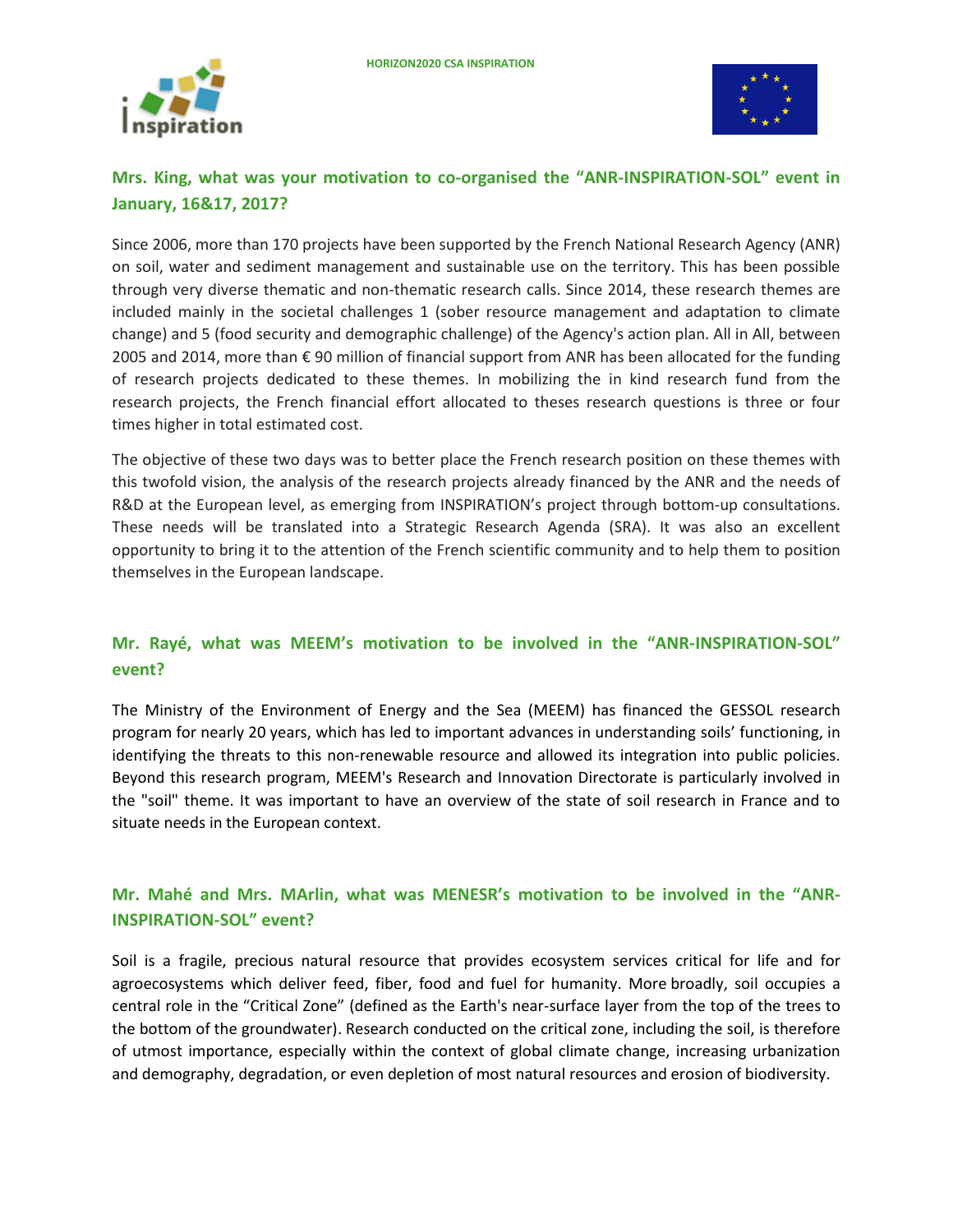



As the Ministry in charge of Higher Education and Research (MENESR), we supervise different public research organisms that conduct transdisciplinary studies on soil and critical zone (e.g. universities, CNRS –Centre National de la Recherche Scientifique– essentially two institutes (INSU, InEE), INRA, IRD, CIRAD, Irstea, BRGM -,…)–. All these organisms are grouped into 5 national research Alliances amongst which the French national alliance for research on the environment (AllEnvi) was established in 2010 by the Ministry to coordinate available competences, knowledge and technologies in order to address environmental issues. Four other research alliances were also created (Athena for Humanities and Social Sciences; Ancre for Energy, Allistène for Digital Sciences and Technologies and Aviesan for Life Sciences and Health). For Allenvi, the research topics relative to soil are essential since they are addressed in 12 of the 13 thematic groups (agroecology and soil, food & feed, animal in their environment, biodiversity, plant biology, climate, water, environmental assessment and life cycles, ecotechnology and sustainable chemistry, environmental, natural and ecotoxic risk, territories and natural resources, city and mobility).

The MENESR is responsible to liven up and to organize a National Research Strategy (SNR, published in 2015), a French 5-year inter-ministerial strategy. In the strategy document, the research priorities are organized through ten societal challenges elaborated in regard to the European Framework Program "Horizon 2020". The SNR "*strives to take up scientific, technological, environmental and societal challenges through the promotion of high-quality basic research*". As a cross-cutting issue associated to environmental, societal and economical challenges, soil is of major concern for two societal challenges (SC1 "*Sustainable management of natural resources and adaptation to climate change*" and SC5 "*Food safety and demography challenge*") linked with two major long-term threats to its sustainability: food security and global change (including climate change). The SNR points out research needs in the following topics relative to soil (functioning of the critical zone and research observatories, multifunctionality of agricultural and forest soils and global change, integrated approaches and soil governance in urban and peri-urban areas, innovative approaches - restoration and compensation, chemical contamination of soils, which challenge?).

As the SNR is consistent, for the greater part, with the "Horizon 2020" European research and innovation program and also with the other national strategies (health national strategies, energy research, sustainable development,..), the MENESR supports the organization of events that aim at developing SNR research topics, at favoring the establishment of synergies between research teams on original topics and at helping to better structure research communities for participating to major European or international initiatives. The ANR-INSPIRATION-SOL days were fruitful for a broad French soil scientific community from different disciplines and from many research organisms and universities allowing to exchange scientific experience and to better structure the research needs concerning soil and critical zone.

#### **How could INSPIRATION SRA could be implemented and funded by your organization?**

Some part of the future INSPIRATION' SRA may correspond to already existing topics, others may be inserted with the approval of the scientific committee of ANR (named CPSD1), and other may be identified as having no interest for ANR. Indeed, INSPIRATION's recommendations could be forwarded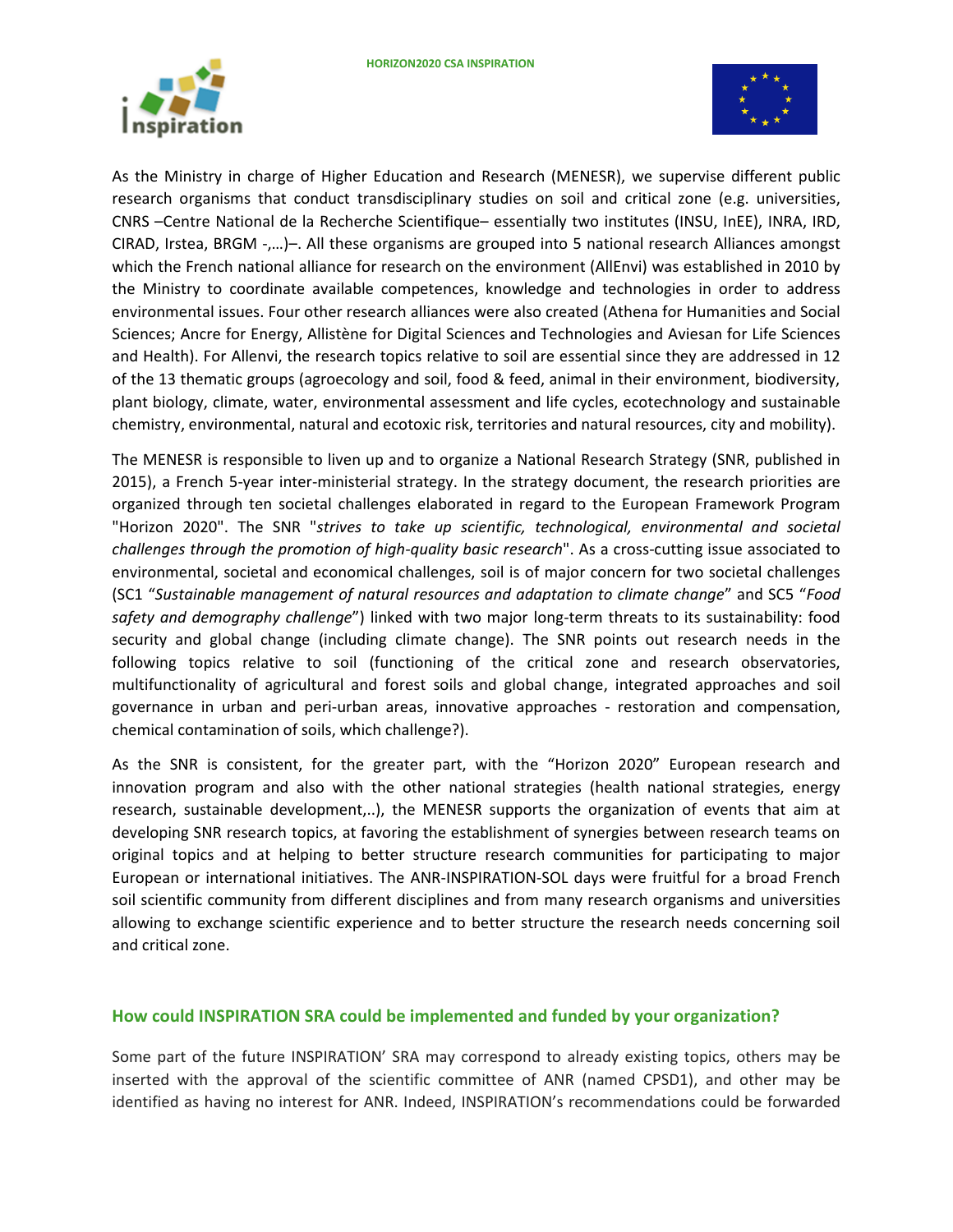



to the ANR Committee CPSD1 via three ways: the ad hoc experts intuita personae or institutional ministries representatives sitting in this committee (ministries of research and ecology) and/or representatives of ALLENVI, ALLISTEN and ANCRE alliances.

Within the framework of INSPIRATION, the MEEM, sitting at the ANR CPSD, will ensure that the projects go in the direction of better soil sustainable management by examining the coherence of the proposals with the public policies in progress.

As a public body under the authority of the Ministry of research for providing funds for project-based research - for both basic and applied research -, the National Research Agency (ANR) elaborates a work program (WP) in agreement with the Social Challengers identified in the National Research Strategy. The WP is discussed on the basis of research priorities defined by the national thematic research Alliances – Allenvi, Allistene, Ancre, Athena, Aviesan – as well as by the CNRS and the relevant ministries (Higher Education and Research, Agriculture, Ecology, Health, Industry, Defense, Foreign affairs, Culture, National education). The WP of ANR, supervised by the Ministry of Research, is partly reviewed each year. Therefore, the research priorities identified by in the INSPIRATION SRA can be integrated into the ANR WP for funding, if these priorities are consistent with the SNR, the research alliance priorities or with the priorities defined by one or several expert working group(s) set up by the ANR for each societal challenge. The INSPIRATION priorities established in the frame of the SRA may also be taken into account in specific calls funded by research organisms, including European technical cooperation projects (EraNet, JPI, EJP…).

#### **Can you give us examples of French structuring initiatives in line with INSPIRATION topics?**

An example is the insertion in the terms of reference of the ANR's annual generic call for targeted research efforts consistent with European expectations. Thus, *the focus of climate and environmental challenge 1 on climate and environmental requires strong European and international momentum. This coordination takes place in the framework of the European (JPIs Climate, Oceans, Water, FACCE / Agriculture, Urban Europe) and international programs (Belmont Forum, involving post-industrialized countries and emerging countries) in conjunction in France with the Mirror Groups set up by the Ministry of Research, involving the relevant ministries, alliances and agencies*. *Currently, the implementation of this coordination is based on 3 complementary instruments: i) multilateral projects involving at least 3 countries (specific JPIs or Belmont Forum calls); (Ii) multilateral projects involving co-financing from the European Commission (ERA-NET specific call); (Iii) international alignment of national projects through networking on targeted themes (generic Thematic Annual Programming call). In particular, the latter focuses on research questions on carbon sequestration in soils.*

All these instruments can be used to address issues that will be included in the INSPIRATION's SRA. The research projects, to be selected in 2017 at the ANR on this theme, will be inserted in a thematic network of European countries which mobilized themselves \*. The call will be led by JPI FACCE.